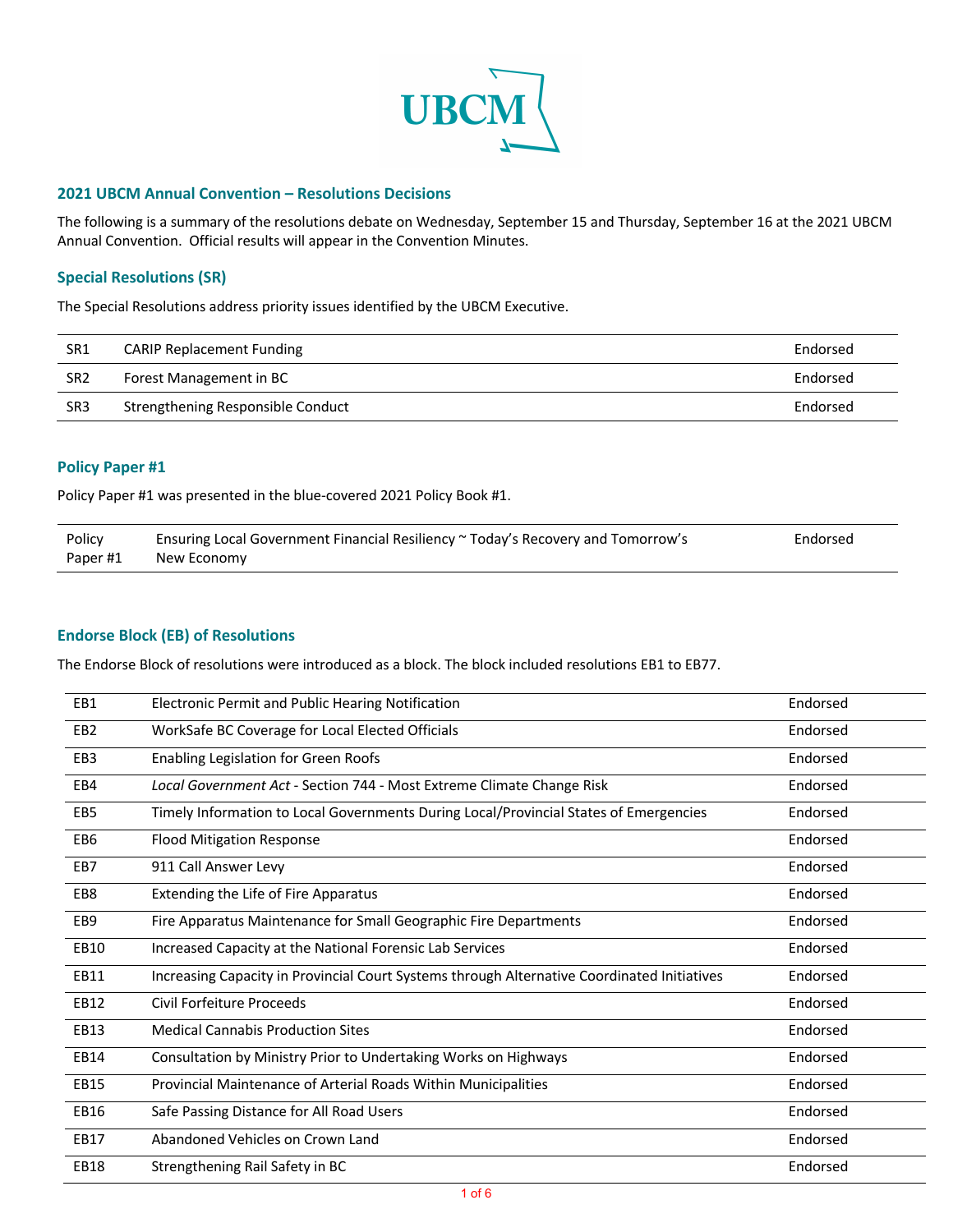| EB19             | Vacant Land Property Tax                                                             | Endorsed |
|------------------|--------------------------------------------------------------------------------------|----------|
| EB20             | Provincial Tax Sharing and Local Fuel Tax                                            | Endorsed |
| EB21             | <b>Flexibility of Grant Programs</b>                                                 | Endorsed |
| EB22             | <b>COVID-19 Funding Allocation Deadline</b>                                          | Endorsed |
| EB23             | Funding Support to Manage Post COVID-19 Pandemic Tourism                             | Endorsed |
| EB24             | Income Tax Credit/Deduction for Workers in Isolated Areas                            | Endorsed |
| <b>EB25</b>      | Development Cost Charges for Local Government Facilities                             | Endorsed |
| EB26             | Protection of Waterways from Aquatic Invasive Species                                | Endorsed |
| EB27             | <b>Invasive Asian Clams</b>                                                          | Endorsed |
| EB <sub>28</sub> | Watershed Stewardship in British Columbia                                            | Endorsed |
| EB29             | Drinking Water Protection and Private Managed Forest Land                            | Endorsed |
| EB30             | <b>Illegal Dumping</b>                                                               | Endorsed |
| EB31             | <b>Illegal Dumping in Rural Areas</b>                                                | Endorsed |
| EB32             | Illegal Dumping in Electoral Areas                                                   | Endorsed |
| EB33             | Industrial, Commercial and Institutional Sector Recyclables                          | Endorsed |
| EB34             | Agricultural Plastics Recycling Program in BC                                        | Endorsed |
| <b>EB35</b>      | Help Cities Lead                                                                     | Endorsed |
| <b>EB36</b>      | Property Tax Assisted Clean Energy (PACE)                                            | Endorsed |
| EB37             | Developing a Vision to End Energy Poverty                                            | Endorsed |
| <b>EB38</b>      | <b>BC Circular Economy Strategy</b>                                                  | Endorsed |
| EB39             | <b>Community Climate Action Plans</b>                                                | Endorsed |
| EB40             | CleanBC Support for Northern and Rural Communities                                   | Endorsed |
| EB41             | <b>New Provincial Trails Strategy</b>                                                | Endorsed |
| EB42             | Protection for Outdoor Recreation Opportunities in BC                                | Endorsed |
| EB43             | <b>Local Control of Land Use Practices</b>                                           | Endorsed |
| EB44             | Risk Assessments of Potential Threats to Natural Assets                              | Endorsed |
| EB45             | <b>Watershed Security</b>                                                            | Endorsed |
| EB46             | Amendments to the Aquaculture Act                                                    | Endorsed |
| EB47             | Ensuring Access to Broadband and Cellular Services in BC                             | Endorsed |
| EB48             | <b>Rural Broadband Connectivity</b>                                                  | Endorsed |
| EB49             | BCUC Regulatory Regime and Inquiry into the Regulation of Municipal Energy Utilities | Endorsed |
| <b>EB50</b>      | <b>BC Hydro Pole Rental Sales</b>                                                    | Endorsed |
| EB51             | Wood Fiber Availability for Value Added Manufacturing Facilities                     | Endorsed |
| EB52             | Tree Management in Electoral Areas                                                   | Endorsed |
| EB53             | Multi-Jurisdictional Cooperation                                                     | Endorsed |
| EB54             | Mental Health and Addiction Support During the Pandemic                              | Endorsed |
| <b>EB55</b>      | Additional Resources for Mental Health                                               | Endorsed |
| EB56             | <b>Opioid Crisis</b>                                                                 | Endorsed |
| EB57             | Streamlined Funding - Overdose Prevention                                            | Endorsed |
| EB58             | Improved Access to Detox and Treatment Centres                                       | Endorsed |
| EB59             | Detox and Treatment Beds, and Sobering Centres                                       | Endorsed |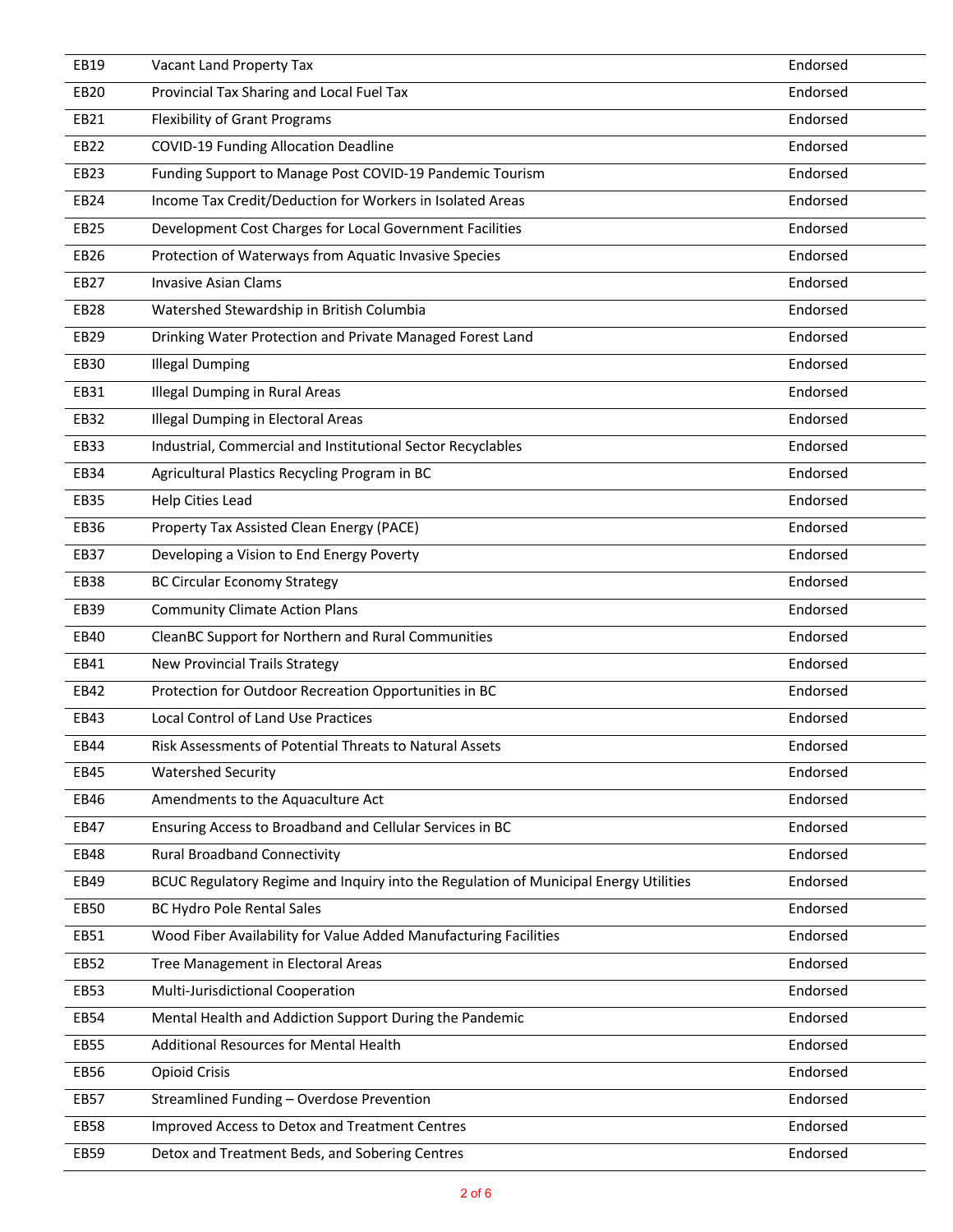| <b>EB60</b> | Regional Model for Mobile Crisis Response Car Program           | Endorsed |
|-------------|-----------------------------------------------------------------|----------|
| EB61        | Emergency Health Services - Adequate Staffing in Communities    | Endorsed |
| EB62        | <b>BC Ambulance Rural Service</b>                               | Endorsed |
| EB63        | <b>Primary Care Network Funding</b>                             | Endorsed |
| EB64        | Cost-Sharing Model for Funding Hospital Capital Projects        | Endorsed |
| <b>EB65</b> | Aging in Place                                                  | Endorsed |
| <b>EB66</b> | Increased Seats for Medical Students in BC                      | Endorsed |
| EB67        | Implement Early Childhood Education Provincial Wage Grid        | Endorsed |
| <b>EB68</b> | Increase Supported Child Development Funding                    | Endorsed |
| <b>EB69</b> | Dental Health                                                   | Endorsed |
| <b>EB70</b> | Farmers' Markets as Essential Services During Local Emergencies | Endorsed |
| EB71        | Long-term Strategy to Address Homelessness                      | Endorsed |
| <b>EB72</b> | Enhanced Communications to Address Homelessness Related Issues  | Endorsed |
| EB73        | <b>Extreme Weather Response Shelters</b>                        | Endorsed |
| EB74        | <b>Unauthorized Camping Crisis</b>                              | Endorsed |
| <b>EB75</b> | Housing in Rural British Columbia                               | Endorsed |
| <b>EB76</b> | <b>Black Lives Matter</b>                                       | Endorsed |
| <b>EB77</b> | Provincial Support for TRC, MMIWG2S and UNDRIP                  | Endorsed |

# **Not Endorse Block (NEB) of Resolutions**

The Not Endorse Block of resolutions were introduced as a block. The block included resolutions NEB1 to NEB4.

| NEB1             | Support for a Provincial Code of Conduct for Local Government Elected Officials | Not Endorsed |
|------------------|---------------------------------------------------------------------------------|--------------|
| NEB <sub>2</sub> | Acceptance of Regional Growth Strategy                                          | Not Endorsed |
| NEB3             | Provincial Changes in Emergency Management                                      | Not Endorsed |
| NEB4             | Varied Residential Tax Rates                                                    | Not Endorsed |

### **2020-No Recommendation (2020-NR) Resolutions**

Resolutions re-submitted from 2020 at the request of the UBCM Executive.

| 2020-NR1 | Independent Office of Integrity for Local Government | Endorsed |
|----------|------------------------------------------------------|----------|
| 2020-NR2 | Request to Amend Jury Act                            | Endorsed |
| 2020-NR3 | Benefits of Public Car Insurance                     | Endorsed |

## **No Recommendation (NR)**

The No Recommendation resolutions were considered individually.

| NR <sub>1</sub> | Parental Leave for Elected Officials                          | Endorsed  |
|-----------------|---------------------------------------------------------------|-----------|
| NR <sub>2</sub> | Improved Efficiencies in the Prosecution of Criminal Offences | Endorsed  |
| NR <sub>3</sub> | Stronger Sentencing/Monitoring for Prolific/Repeat Offenders  | Endorsed  |
| NR4             | Criminal Justice Reform for Repeat, Convicted Offenders       | Withdrawn |
| NR5             | <b>Comprehensive Training Model for RCMP Members</b>          | Endorsed  |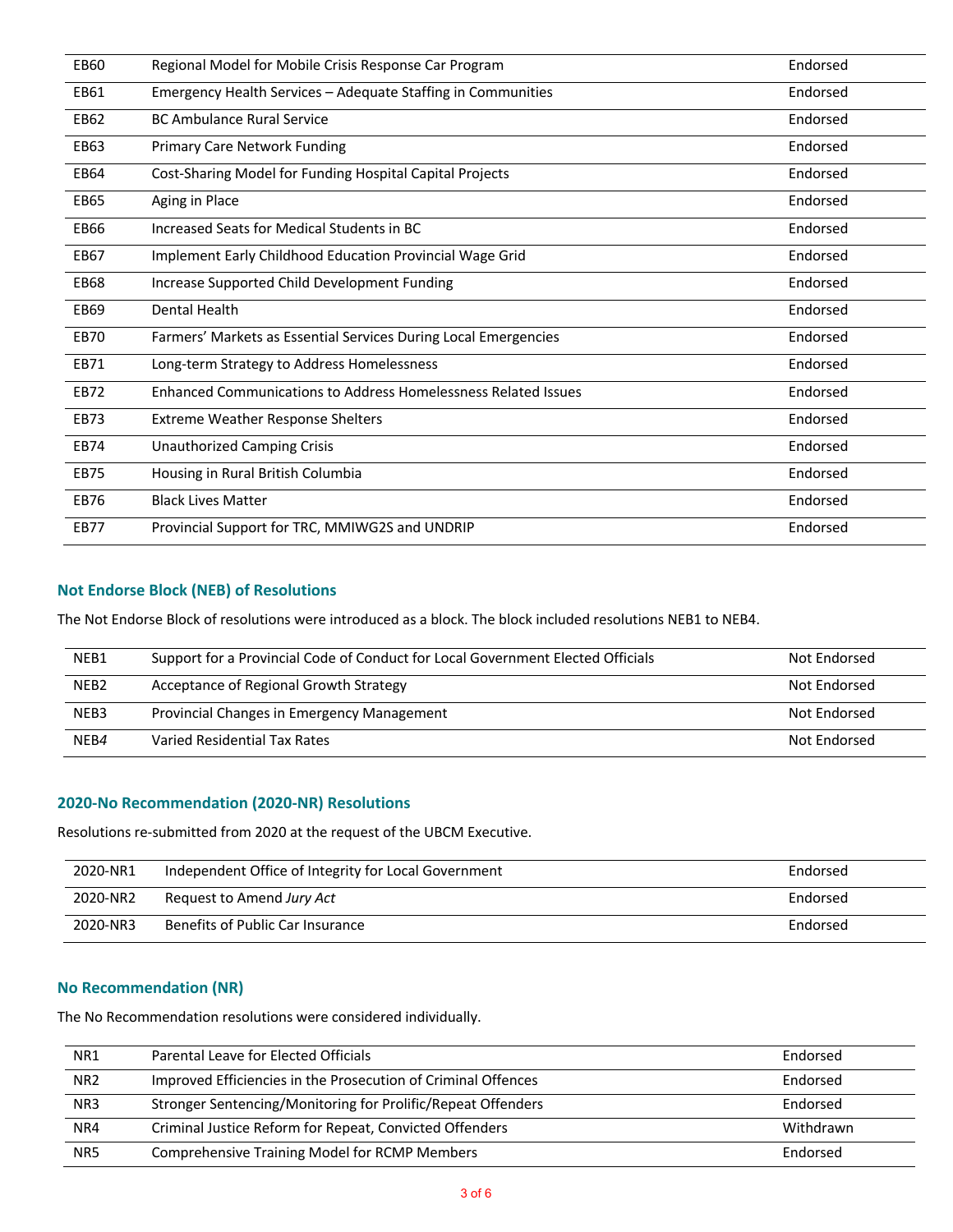| NR <sub>6</sub> | <b>RCMP Costs for Municipalities</b>                                                  | Not Endorsed            |
|-----------------|---------------------------------------------------------------------------------------|-------------------------|
| NR7             | <b>Equitable Police Funding Model</b>                                                 | Not Endorsed            |
| NR8             | Invoicing for Required Officer Attendance at Hospitals                                | Endorsed                |
| NR9             | Funding for Independent Fire Services                                                 | Endorsed                |
| <b>NR10</b>     | Agroforest Specific Tenure License                                                    | Endorsed                |
| <b>NR11</b>     | 911 Dropped Calls                                                                     | Endorsed                |
| <b>NR12</b>     | Updating BC's Wrongful Death Law                                                      | Endorsed                |
| <b>NR13</b>     | Dangerous Dog Legislation in British Columbia                                         | Endorsed                |
| <b>NR14</b>     | Aftermarket Exhaust Systems                                                           | Not Endorsed            |
| <b>NR15</b>     | <b>Off-Site Tasting Rooms</b>                                                         | Endorsed                |
| <b>NR16</b>     | Expanding Definitions and Responsibilities of Digital Campaigns                       | Endorsed                |
| <b>NR17</b>     | Partnerships for Fare-Free Public Transit                                             | Not Endorsed            |
| <b>NR18</b>     | BC Provincial Sales Tax on Non-Medical PPE                                            | Endorsed                |
| <b>NR19</b>     | 5.25 Percent Provincial Collection Fee on Rural Area Property Taxes                   | Endorsed                |
| <b>NR20</b>     | Regional District Requisitions to Municipalities                                      | Endorsed                |
| <b>NR21</b>     | COVID Safe Restart Grant Inequity for Electoral Areas                                 | Endorsed                |
| <b>NR22</b>     | Audited Financial Statements for Municipally-Owned Corporations                       | Endorsed                |
| <b>NR23</b>     | Fair Taxation from Railway Operations                                                 | Endorsed                |
| <b>NR24</b>     | Review of the BC Assessment Appeal Framework and Process                              | Endorsed                |
| <b>NR25</b>     | <b>Fair Taxation from Industrial Parks</b>                                            | Endorsed                |
| <b>NR26</b>     | Incentivizing Green Energy Production                                                 | Endorsed                |
| <b>NR27</b>     | Reform of the BC Utilities Commission                                                 | Endorsed                |
| <b>NR28</b>     | <b>Green Energy</b>                                                                   | Endorsed                |
| <b>NR29</b>     | Clean and Renewable Energy Regulatory Framework                                       | Endorsed                |
| <b>NR30</b>     | <b>Issuance of Water Licenses</b>                                                     | Endorsed                |
| <b>NR31</b>     | <b>Contaminants Released from Wastewater Treatment Plants</b>                         | Endorsed                |
| <b>NR32</b>     | Renewed Vision for Fraser River Estuary                                               | Endorsed                |
| <b>NR33</b>     | Funding for Compliance with Landfill Operation and Closure Legislation                | Endorsed                |
| <b>NR34</b>     | Provincial Authorization and Compliance of Landfills in British Columbia              | Endorsed                |
| <b>NR35</b>     | <b>Construction and Demolition Waste Strategy</b>                                     | Endorsed                |
| <b>NR36</b>     | Single-Use Item Regional Regulation                                                   | Endorsed                |
| <b>NR37</b>     | Right to Repair Legislation                                                           | Endorsed                |
| <b>NR38</b>     | Standard Procedure for Wildlife Rehabilitation                                        | Refer to UBCM Executive |
| <b>NR39</b>     | Moratorium on Recreational Wolf Hunting                                               | Refer to UBCM Executive |
| <b>NR40</b>     | "Urban Interface Areas" to Address Current Misuse of Toxic Rodenticides               | Refer to UBCM Executive |
| <b>NR41</b>     | Alternatives to Agricultural Burning                                                  | Refer to UBCM Executive |
| <b>NR42</b>     | Protection for Established Snowmobile Recreational Sites or Trails                    | Refer to UBCM Executive |
| <b>NR43</b>     | BC Hydro Universal Net Metering for Municipalities                                    | Refer to UBCM Executive |
| <b>NR44</b>     | Declaring the Overdose Crisis a National Public Health Emergency                      | Refer to UBCM Executive |
| <b>NR45</b>     | Inclusion of Allied Health Workers to Help Combat the Opioid Crisis                   | Refer to UBCM Executive |
| <b>NR46</b>     | Health Records Sharing for Allied Health Professionals                                | Refer to UBCM Executive |
| <b>NR47</b>     | Long Term Care Homes - COVID-19                                                       | Refer to UBCM Executive |
| <b>NR48</b>     | Paid Sick Leave for Workers                                                           | Refer to UBCM Executive |
| <b>NR49</b>     | Internet Access in Health Care                                                        | Refer to UBCM Executive |
| <b>NR50</b>     | Clarifying Criteria of MCFD New Spaces Fund for Child Care                            | Refer to UBCM Executive |
| <b>NR51</b>     | Organ Donation - Presumed Consent                                                     | Refer to UBCM Executive |
| <b>NR52</b>     | Inclusion of Brain Injury in Titled Office - Ministry of Mental Health and Addictions | Refer to UBCM Executive |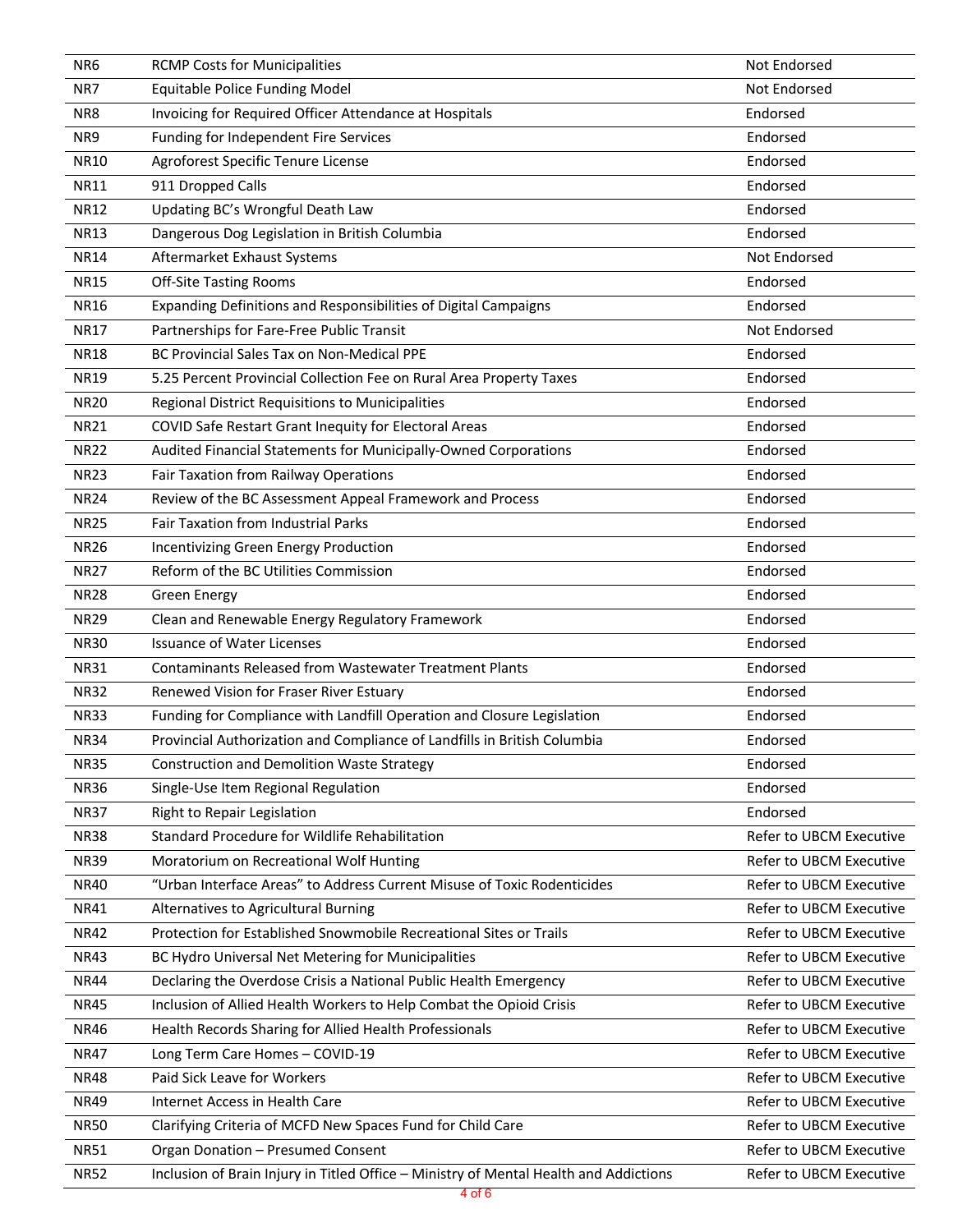| <b>NR53</b> | Transfer of a Portion of Speculation and Vacancy Tax Revenue to Local Governments | Refer to UBCM Executive |
|-------------|-----------------------------------------------------------------------------------|-------------------------|
| <b>NR54</b> | Acquisition of Apartment Buildings for Affordable Housing                         | Refer to UBCM Executive |
| <b>NR55</b> | <b>Public Sector Essential Service Personnel Housing</b>                          | Refer to UBCM Executive |
| <b>NR56</b> | <b>Funding for Regional Housing</b>                                               | Refer to UBCM Executive |
| <b>NR57</b> | <b>Housing Needs Reports</b>                                                      | Refer to UBCM Executive |
| <b>NR58</b> | <b>Outcomes of Supportive Housing</b>                                             | Refer to UBCM Executive |
| <b>NR59</b> | Residential Tenancy Act - Landlord Protection                                     | Refer to UBCM Executive |
| <b>NR60</b> | Wildfire Risk Prevention in BC Building Code                                      | Refer to UBCM Executive |
| <b>NR61</b> | <b>Community to Community Forum Grants</b>                                        | Refer to UBCM Executive |
| <b>NR62</b> | Funding for Small Communities to Attend UBCM                                      | Refer to UBCM Executive |
| <b>NR63</b> | <b>UBCM Resolutions Session</b>                                                   | Refer to UBCM Executive |
| <b>NR64</b> | International Campaign to Abolish Nuclear Weapons                                 | Refer to UBCM Executive |

# **Policy Paper #2**

Policy Paper #2 was presented in the blue-covered 2021 Policy Book #1.

| Policy   | 2021 Primer on Climate Action and the Municipal Pension Plan | Endorsed |
|----------|--------------------------------------------------------------|----------|
| Paper #2 |                                                              |          |

# **Section C – Part 2**

| C1              | Safe Passing Distance for All Road Users                            | Not Admitted for Debate |
|-----------------|---------------------------------------------------------------------|-------------------------|
| C <sub>2</sub>  | Provincial Climate Action Funding After CARIP                       | Not Admitted for Debate |
| C <sub>3</sub>  | Provincial Climate Action Funding After CARIP                       | Not Admitted for Debate |
| C <sub>4</sub>  | <b>CARIP Termination</b>                                            | Not Admitted for Debate |
| C <sub>5</sub>  | Termination of Climate Action Revenue Incentive Program (CARIP)     | Not Admitted for Debate |
| C <sub>6</sub>  | Postpone Termination of CARIP Funding                               | Not Admitted for Debate |
| C7              | <b>Circular Economy Strategy</b>                                    | Not Admitted for Debate |
| C <sub>8</sub>  | Provincial Circular Economy Strategy                                | Not Admitted for Debate |
| C <sub>9</sub>  | Request to Advocate for Community Climate Action Planning Funding   | Not Admitted for Debate |
| C10             | Help Cities Lead                                                    | Not Admitted for Debate |
| C11             | Province-Wide Strategy to Manage Construction and Demolition Waste  | Not Admitted for Debate |
| C12             | Right to Repair                                                     | Not Admitted for Debate |
| C13             | Immediate Protection of All At-Risk Old Growth Forests in BC        | Not Admitted for Debate |
| C <sub>14</sub> | Immediate Protection for All At-Risk Old-Growth Forests in BC       | Not Admitted for Debate |
| C15             | Protection of Old Growth Forests                                    | Not Admitted for Debate |
| C <sub>16</sub> | Old Growth Logging                                                  | Not Admitted for Debate |
| C17             | Forestry                                                            | Not Admitted for Debate |
| C18             | Support for Working Forests in British Columbia                     | Not Admitted for Debate |
| C19             | Support Working Forests on Vancouver Island and in British Columbia | Not Admitted for Debate |

# **Section C – Part 3**

| C <sub>20</sub> | Accelerated South of the Fraser Transit Service Improvements | Not Admitted for Debate |
|-----------------|--------------------------------------------------------------|-------------------------|
|                 |                                                              |                         |